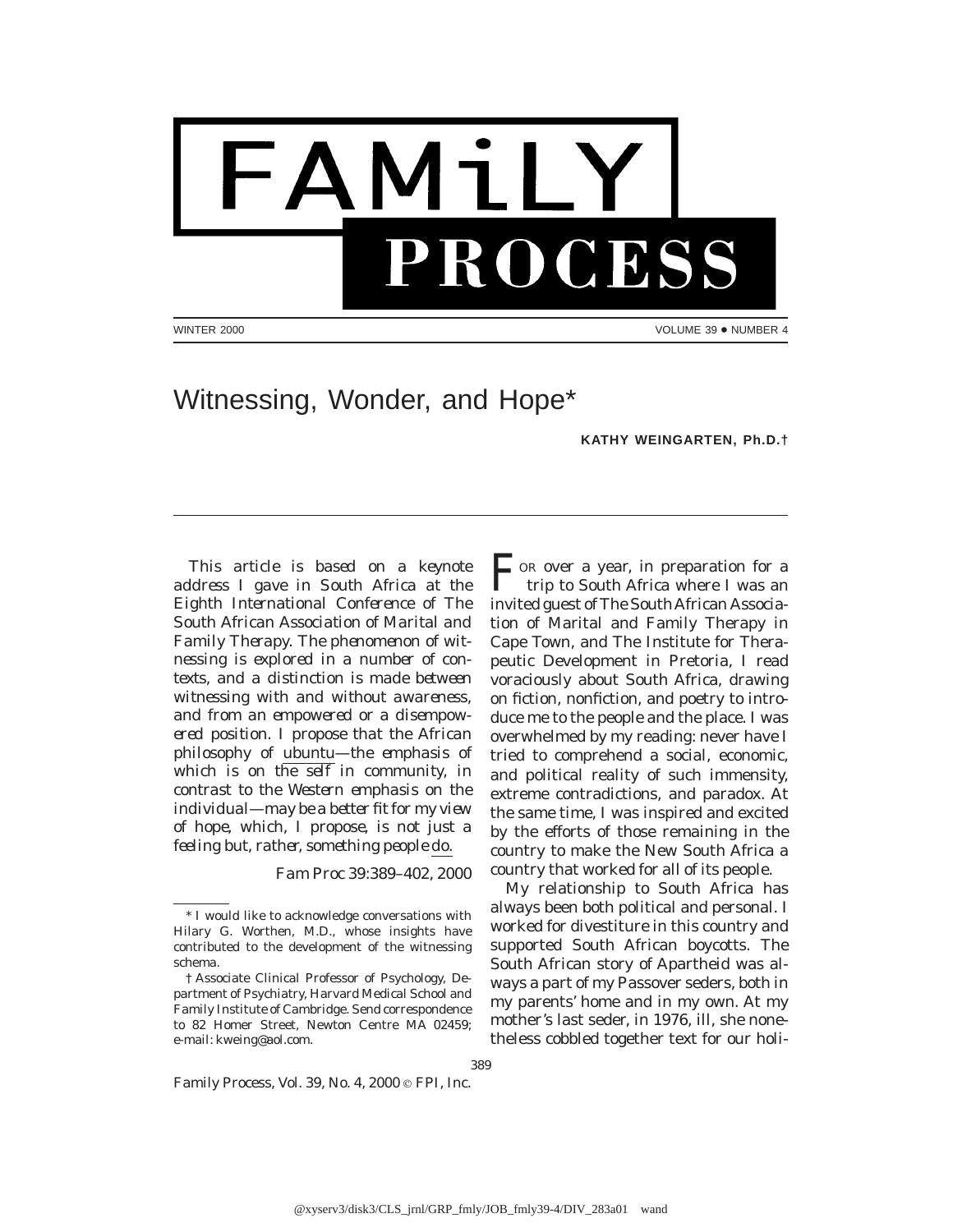day table *haggadah* that drew on the stories of those in the struggle for freedom. She didn't say the traditional ''Next year in Jerusalem'' but, rather, ''Next year in South Africa.'' Twenty-four years later, I was there.

Ten years before that, in 1990, I watched a videotape of a movie set in South Africa, *A World Apart,* based on the life of Ruth First and her family—directed and written by her daughter Shawn Slovo—that utterly changed my relation to my family and my work. I saw the video at the bleakest, loneliest time in my life. I was 43 years old, a practicing, licensed psychologist for over 25 years, and happily married to the man with whom I was raising a 14-year-old son and an 11-year-old daughter. I had just finished one year of treatment for cancer, a treatment the noted surgeon, Dr. Susan Love (1990), refers to as ''slash, cut, and burn.'' My life was bleak and lonely because I lived in silence: certain that no one could bear to hear the feelings and thoughts I had following my year of treatment; unwilling to find out if I was right; certain that I needed to protect people from my experience; and failing in those few times that I tried to put into words the chaos of my emotions and the terror that lived in my flesh.

The film is told from the daughter's point of view, as most movies and books about mothers are. The film records the period of a few months in 1963 after Joe Slovo has left the country and Ruth First, his wife, has been arrested under the Ninety-Day Law. The filmmaker reproduces in us the family's tension and conflict by focusing on the mother's imprisonment and its effects on her eldest daughter, and by focusing on the deteriorating conditions of Apartheid for those who opposed racism.

Watching this video in my bed one freezing Sunday evening in January, 5 months after my cancer treatment had finished, I

was unprepared for the layers of identification and connections I experienced. My parents had been Jewish Communists in the thirties (before hearing about Stalin's murderous practices and, later, renouncing The Party). I too had feared what the police would do to my mother. She went to Washington to testify before a subcommittee of the Senate for hearings parallel to those that became known as the McCarthy Hearings. *My* mother came home several days later; Ruth First, not for 117 days.

My mother had been able to explain the political circumstances that had led to her temporary seclusion. Informing me posed little or no risk. Ruth First, on the other hand, kept her work secret for fear of exposing her children to the dangers she regularly and willingly assumed. As the movie unfolds, the mother's poignant and paradoxical dilemma is portrayed. In order to protect her children, she must keep her authentic self—her thoughts, feelings, and actions—separate and apart from them; to protect her children, she foregoes any genuine connection, a separation that is depicted as terrifying and painful to her eldest daughter.

In the movie, near the end of the film, there is a climactic scene in which the daughter begs to learn more about her mother. The mother realizes that the daughter is willing to assume risk in exchange for closeness: not actual physical closeness, although she wants that as well, but emotional closeness, intimate connection, the sharing of meaning and purpose (Weingarten, 1991).

Watching this particular aspect of the drama, I felt keenly another layer of resonance. Since my cancer diagnosis and treatment, I too had been protecting my children from my authentic thoughts and feelings. Afraid that I might die, I kept those fears secret from my children. In doing so, I kept myself out of connection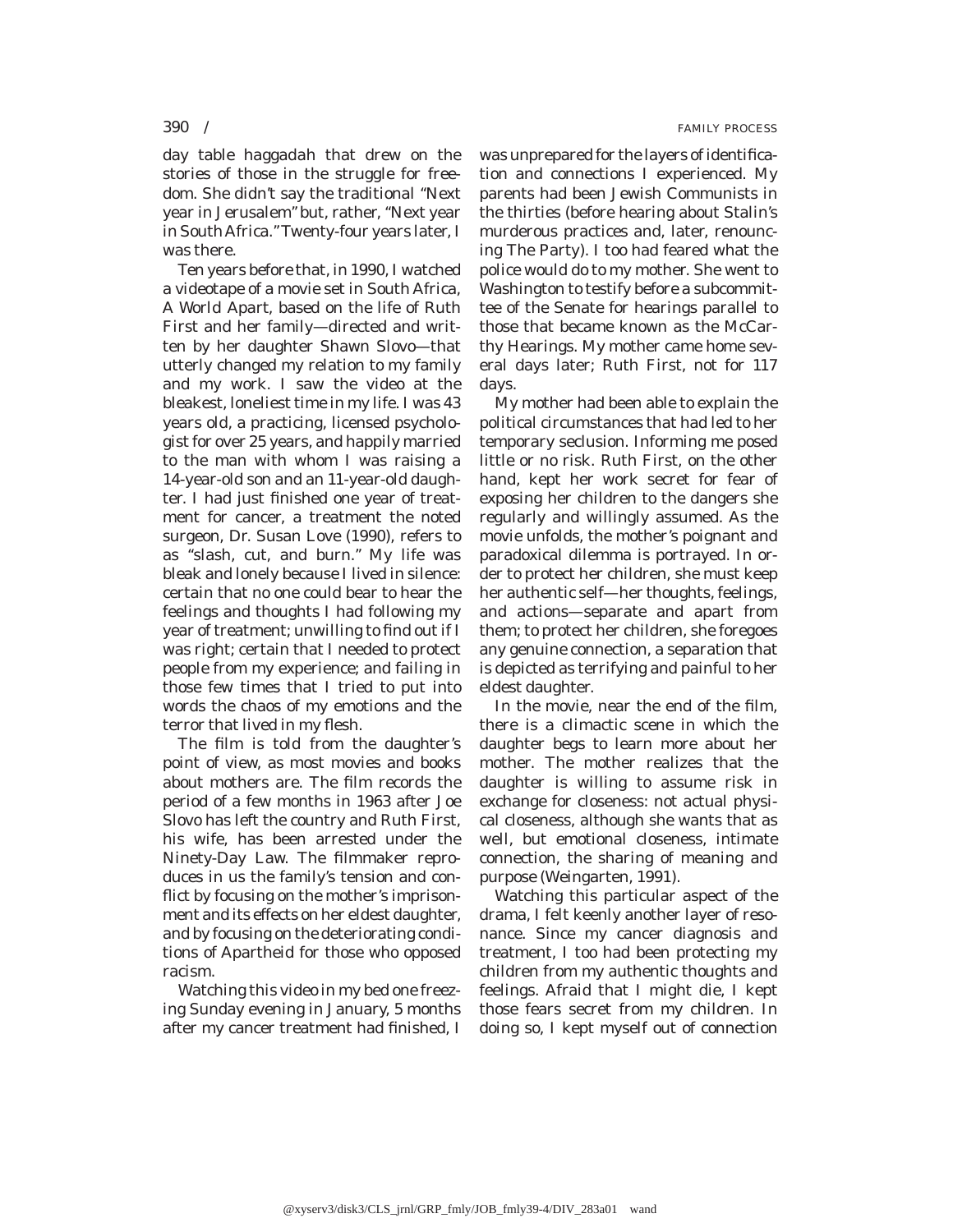with them. For *my* daughter, the experience of disconnection from me in life was more terrifying even than her fear of separation from me in death. Flooded with her own fear that I might die, she wanted the comfort of sharing that fear with someone whose fear was as intense as hers. I, the perfect companion for her, thought my job as her mother was to keep those very fears from her. Watching Ruth First's daughter, I understood mine. Counterintuitively, I understood that I had to let her join me where I was most vulnerable in order that she and I take courage together (Coll, Surrey, & Weingarten, 1998).

I turned off the film and paced in my room for hours. The problem I faced was just one variation of a more general dilemma. If intimacy develops when people share what they truly care about and find meaningful, and if parents have a responsibility to protect their children from harm, how can a parent be both intimate and protective if what they truly care about would expose their children to harm (Weingarten, 1997)? In the South African context of the early 1960s, Ruth First's opposition to Apartheid placed her in danger. Ending Apartheid was what she cared about, but there was no way of expressing these convictions without also incurring risk of incarceration, exile or death. How then to include her daughter in her life's work, to give her daughter the opportunity to know her mother as others outside her family knew her, without also subjecting her daughter to an unacceptable level of risk?

There are no easy answers, whether the parent is involved in opposition to an oppressive regime, involved in a life and death struggle with cancer cells circulating throughout her body, dealing with the aftermath of sexual, physical, or emotional abuse, dealing with addictions of any sort, or dealing with any of the more banal but ubiquitous problems that parents—persons—everywhere face.

How to create intimate connection through sharing one's authentic reality in a way that isn't intrusive or overwhelming to the other person? How to thread one's way through the central paradox of voice? If I don't tell you what I really think and feel, I will feel disconnected from you. I will end up withdrawing from you. In silence. But, if I do tell you what I really think and feel, you will withdraw from me. What I have to say is so heinous, horrible, toxic, unacceptable, that you will not be able to stand me.1

### **Silence, Voice, Witnessing**

In the decade since I have watched this film, I have been very fortunate. First and foremost, I have survived those tiny cells, even when they made a comeback a few years ago. Second, I have turned my professional attention to questions that have occupied me personally, making a virtue of necessity, using my personal experience to illustrate theoretical premises.

The themes of my professional work have been the themes of my personal life: silence, voice, witnessing, and hope. For the most part, I have engaged these themes in the domains of trauma, illness and death. However, from talking about these matters to people in other contexts, I found that the lessons I learned have had relevance to them as well.

It was in relation to my own mother's dying that I first grasped how many nuances there were to being a witness and witnessing, experienced the complexity of voice and silence, and understood how important and illusive hope could be. My mother was diagnosed with cancer in the early 1970s, at a time in the United States when patients had few legal rights with

<sup>&</sup>lt;sup>1</sup> I owe this formulation of the paradox to conversations with Peggy Penn, MSW.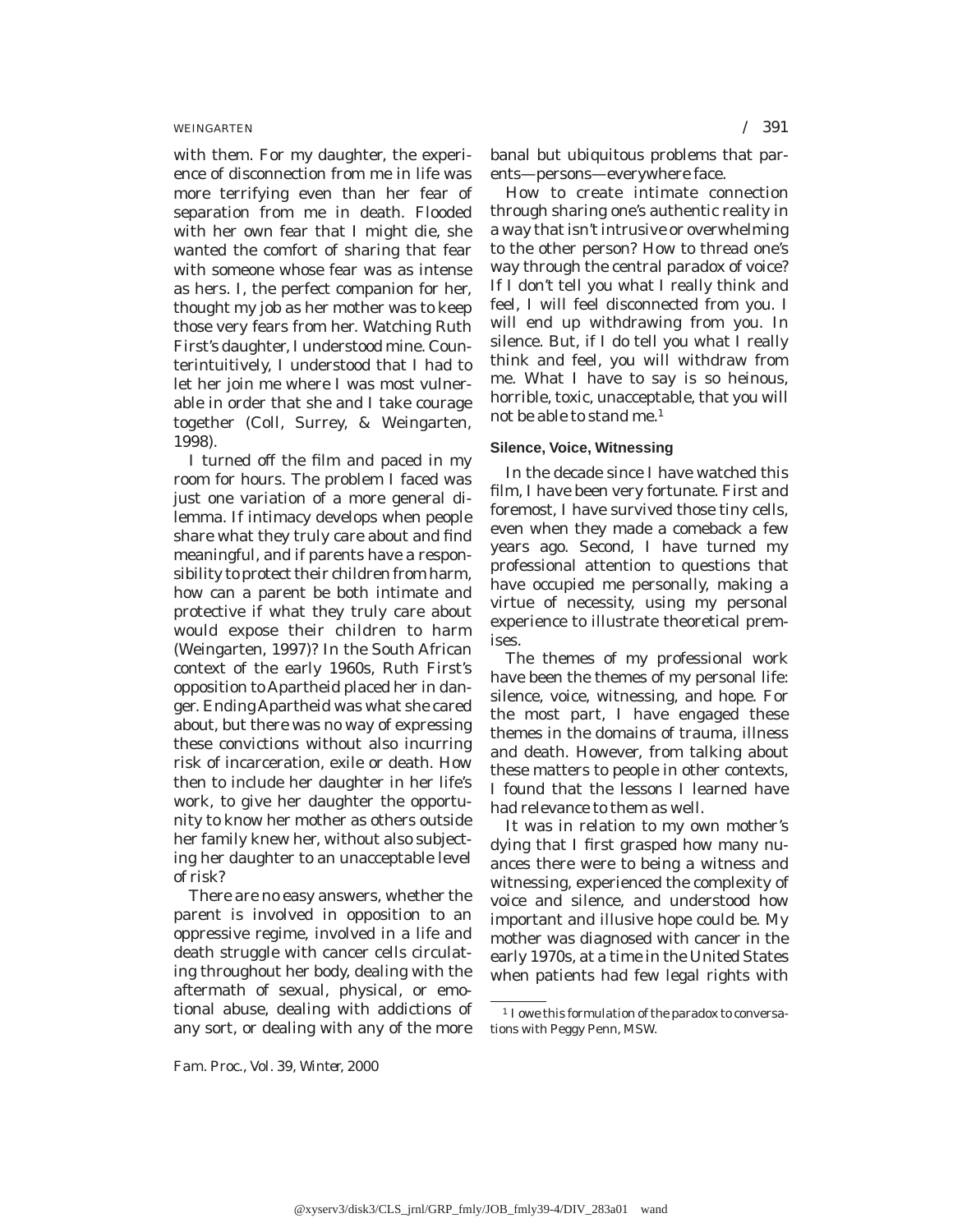regard to information about their diagnosis and prognosis. The right to informed consent about medical treatment had only been established by the courts 2 years before her diagnosis. Scientific information about cancer was still sufficiently sparse so that, for most families, the diagnosis was assumed to carry a death sentence. This prejudice was encoded in law in the Freedom of Information Act of 1966, in that ''treatment for cancer'' is the *single exemption* from the statute in which the law mandates disclosure. In this atmosphere, in which cancer is seen as an incurable disease whose course is invariably an ''obscene'' progression toward death, secrecy seemed the only moral response (Sontag, 1977).

This was my father's belief and that of my mother's doctor, an older physician in his sixties, a careful, cautious, and caring gentleman. In the context of my mother's particular cancer, an aggressive one for which there was no known treatment and no one had survived longer than one year, hope was seen as her only chance, and maintaining the fiction that she could "beat" the cancer was seen as the only way to sustain hope.

Learning that she would die a middleaged woman, not an old woman, learning that I would never have the pleasure of seeing her pleasure in being a grandparent to my children was utterly devastating. I was plunged into a grief I feel to this day and I couldn't imagine not sharing that grief with her. And yet, that was precisely what was demanded of me. Silence was seen as goodness; speech as selfish. Her hope was cast as requiring ignorance of her fate, and imagined solely in terms of survival. I was to be a witness of my mother's inevitable decline and never to acknowledge the implications of what I saw. I was an unwilling witness to this charade and thwarted from having a

mutual engagement with her about her impending death.

These conditions, and others that tangled me in a web of deception viewed as ''love'' by family members, propelled me to reckon with questions about voice, witnessing and hope. I learned painfully that I did not agree with prevailing medical practices in relation to illness and death. My mother's doctor convinced my father that my mother knew how to ask questions. Therefore, if she wanted to know the ''Truth,'' she would ask.

I had a different view. My mother was unfailingly considerate. She took great pains to make others comfortable. It seemed clear to me that she would wait for a cue from us that *we* would not be upset if she broached the topic of her dying. Put in more conceptual terms, I saw voice not as an individual's achievement of self-knowledge but, rather, a possibility that depends on the willingness of the listeners that make up the person's community. In this view, voice is contingent on who listens with what attention and attunement. Voice depends on witnessing. This focus turned my attention away from voice itself to the contexts within which voice is produced; it turned my attention to witnessing (Weingarten, 1997; Weingarten & Worthen, 1998).

We are all always witnesses. People speak, we hear, whether we choose to or not. Events explode in front of us, whether we want to see or not. We can turn on television, see people in moments of extremity, and know their fate before they do.

Although the last two decades have seen an explosion in our understanding of trauma, and books and articles abound on the psychology of the victim of trauma, there is still very little written about the psychology of the witness. [This is what my current work focuses on.]

Witnessing takes place in and out of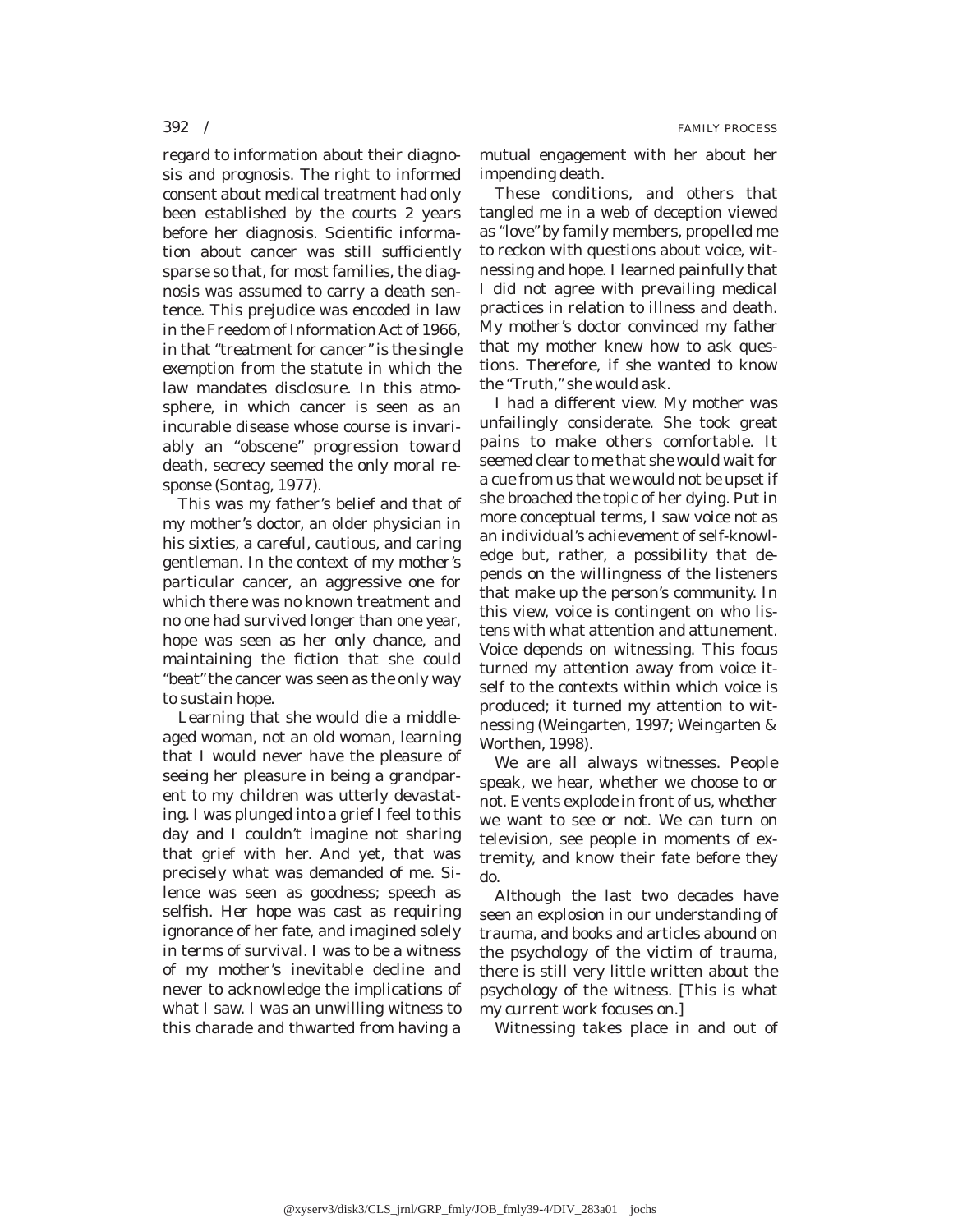spoken and written language. Witnessing fractures language in ways that mirror the fracturing of language experienced by those whose experience is witnessed. Judith Herman, a psychiatrist, in her book *Trauma and Recovery* (1992), writes eloquently about the aftermath of violence in situations of domestic abuse, as well as the effect of political terror:

Witnesses as well as victims are subject to the dialectic of trauma. It is difficult for an observer to remain clearheaded and calm, to see more than a few fragments of the picture at one time, to retain all the pieces, and to fit them together. It is even more difficult to find a language that conveys fully and persuasively what one has seen. Those who attempt to describe the atrocities that they have witnessed also risk their own credibility. To speak publicly about one's knowledge of atrocities is to invite the stigma that attaches to victims. [p. 2]

Whether in the context of massive, calculated, large-scale violence or small, unintended violations, witnesses assume risks. First, there is the risk that attends grasping—even for a second—the experience of another. Then, there is the risk of staying with the other, extending the moment of perception until another reality circulates coterminously with one's own. Finally, there is the risk of attempting to share what one has learned from a perspective that is at once one's own and another's.

Precisely because witnesses so frequently encounter problems of representation, witnesses struggle not only with what they have seen, but also with how to render to others what they have seen. Some witnesses give up, lapsing into pregnant silence. Others do their best. Still others take on the task of faithful representation as their life work, shaping words or color or sound until sensation is rendered so vividly that the witness re-witnesses

*Fam. Proc., Vol. 39, Winter, 2000*

that which she has opened a way for others to witness as well.

In *Country of My Skull,* the poet and parliamentary editor for South African Broadcasting Company radio, Antjie Krog (1998), who covered the Truth and Reconciliation hearings for the South African Broadcasting Company, eloquently describes the process of becoming and being a witness. Listening to how ''the arteries of our past bleed their own peculiar rhythm, tone, and image,'' she observes that by the second week of hearings, a mere ten days, she is without language (p. 51). Then a pattern emerges: ''Week after week, voice after voice, account after account. It is not so much the deaths, and the names of the dead, but the infinite web of sorrow woven around them. It keeps coming and coming (p. 45).'' She begins to understand what she has been called to witness and what witnessing will exact of her. She inhabits witnessing: ''I can talk of nothing but the Truth Commission. Yet I don't talk about it at all.'' Her very job, the act of rendering what it pierces her to hear, becomes a dilemma: ''No poetry should come forth from this. May my hand fall off if I write this. . . . So I sit around. Naturally and unnaturally without words. Stunned by the knowledge of the price people have paid for their words. If I write this, I exploit and betray. If I don't, I die'' (p. 66).

And then there is a realization that in capturing a particular memory in words, for victim and witness alike, it can ''no longer haunt you, push you around, bewilder you, because you have taken control of it—you can move it wherever you want to'' (p. 57). Through words. Finding words. And then words come, like the water that runs through pipes that have temporarily frozen, words rush out. Not any words. Words that come from seeing: ''Seeing for ages, filling the head with ash. No air. No tendril. Now to seeing, speaking is added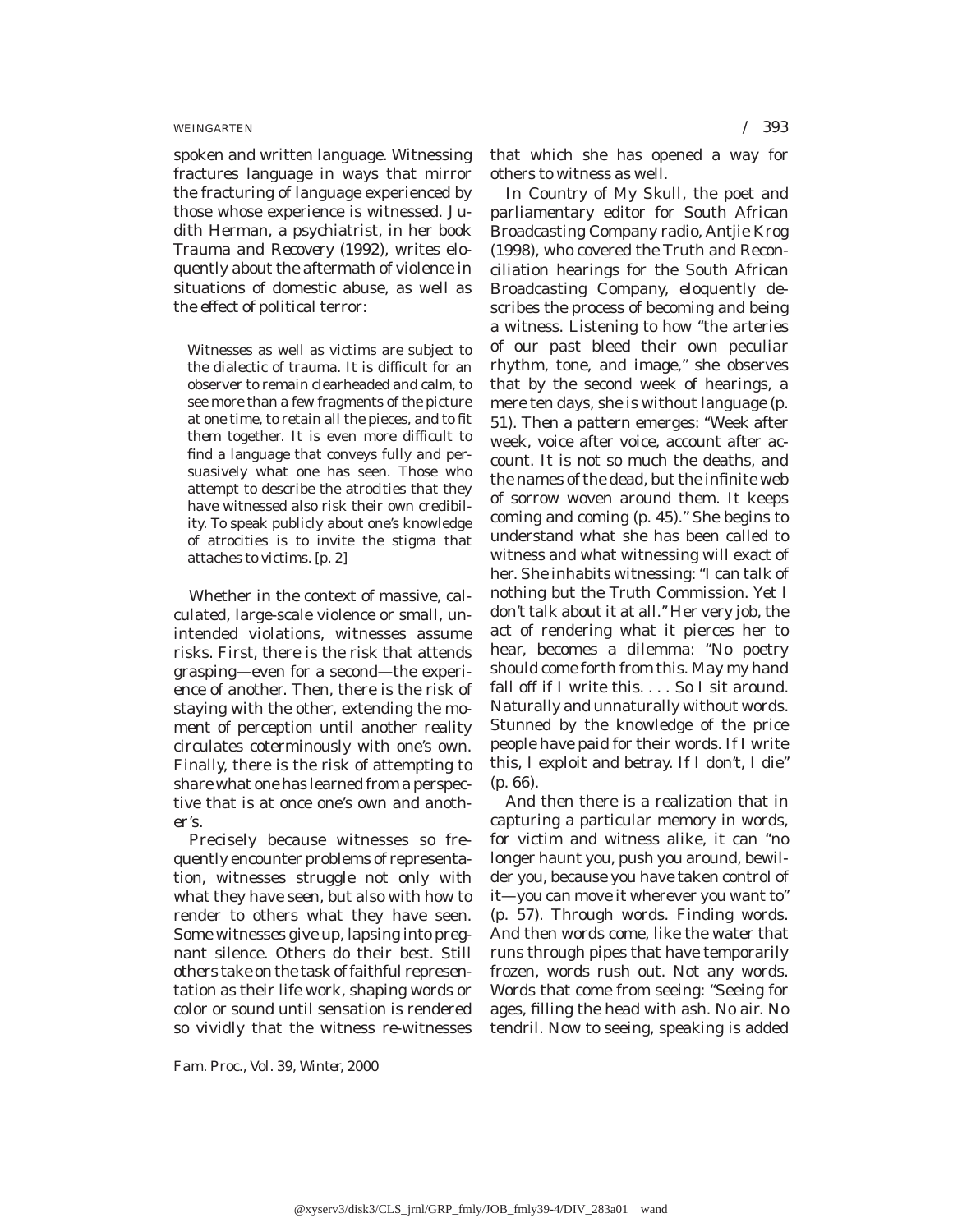and the eye plunges into the mouth'' (p. 42).

''The eye plunges into the mouth.'' Force propelling language. I know about this from the witnessing I do in the context of domestic trauma, in particular, sexual abuse. I have worked as a clinical director of a sexual abuse evaluation and treatment team for the last decade. In that capacity, I have heard hundreds, perhaps thousands, of stories of sexual violation, all extremely different, all bizarrely the same. In addition to my working with the victims—the survivors—of the abuse, I also supervise the therapists who work with the survivors, young girls and boys, and not-so-young girls and boys.

The therapists I work with are all compassionate witnesses. They are men and women who have made a commitment to listen with open minds and hearts to the stories of those who have been physically, mentally, emotionally, and spiritually assaulted. They have made a commitment to feel in the cells of their bodies what it is like to be touched against one's will, to be penetrated beyond one's ability to imagine a way to make it stop. And, they have made a commitment to try to render that experience to others on behalf of their clients.

In supervision, these therapists, my friends and colleagues, encounter the dilemmas of witnessing that Charlotte Delbo, a Frenchwoman who survived the concentration camps of the Holocaust, describes as a problem of two kinds of memory. She distinguishes "external, intellectual memory,'' which allows the speaker to use conventional expression to render experience and then ''deep memory,''which ''preserves sensations . . . [and which] will renew trauma and throttle speech''(Glendinnen, 1999, p. 30).

My supervisees, using the language that flows from external, intellectual memory, can tell me about their clients, but when they try to speak from deep memory even though their memory is a memory removed or distanced from the body in which the sensations were felt—their speech is throttled. We often know we have entered the zone of deep memory because we feel quiet in the room, not an uncomfortable stillness, but the sacred stillness that those of us who have dedicated ourselves to working with the victims and survivors of abuse know so well. It is the moment when we know we are struggling to descend into the abyss, to see it, to render it, to share this with another equally dedicated soul, and to emerge in some relation to the effort more sad, more sober, and, yes, more free.

We are determined witnesses willing ourselves to testify about soul-shattering atrocities, experiencing the fracturing of language as surely as those whose stories we witness. Witnesses are one layer away from chaos. Their efforts to "explain the inexplicable'' (Delbo, in Glendinnen, 1999, p. 54) are as fragmented as are the experiences of those who suffer. ''The narrative of trauma is itself traumatized, and bears witness to extremity by its inability to articulate directly or completely (Forché, 1993, p. 42).''

We rely on the poets among us to, in the words of Audre Lorde, ''give names to the nameless so it can be thought.'' Here is a poem by Marie Howe (1999) from her collection *The Good Thief.* In it, the poet is an unwilling and an inadvertent witness to her sister's sexual abuse.

No matter how many times I try I can't stop my father

from walking into my sister's room

and I can't see any better, leaning from here to look

in his eyes. It's dark in the hall

and everyone's sleeping. This is the past where everything is perfect already and nothing changes,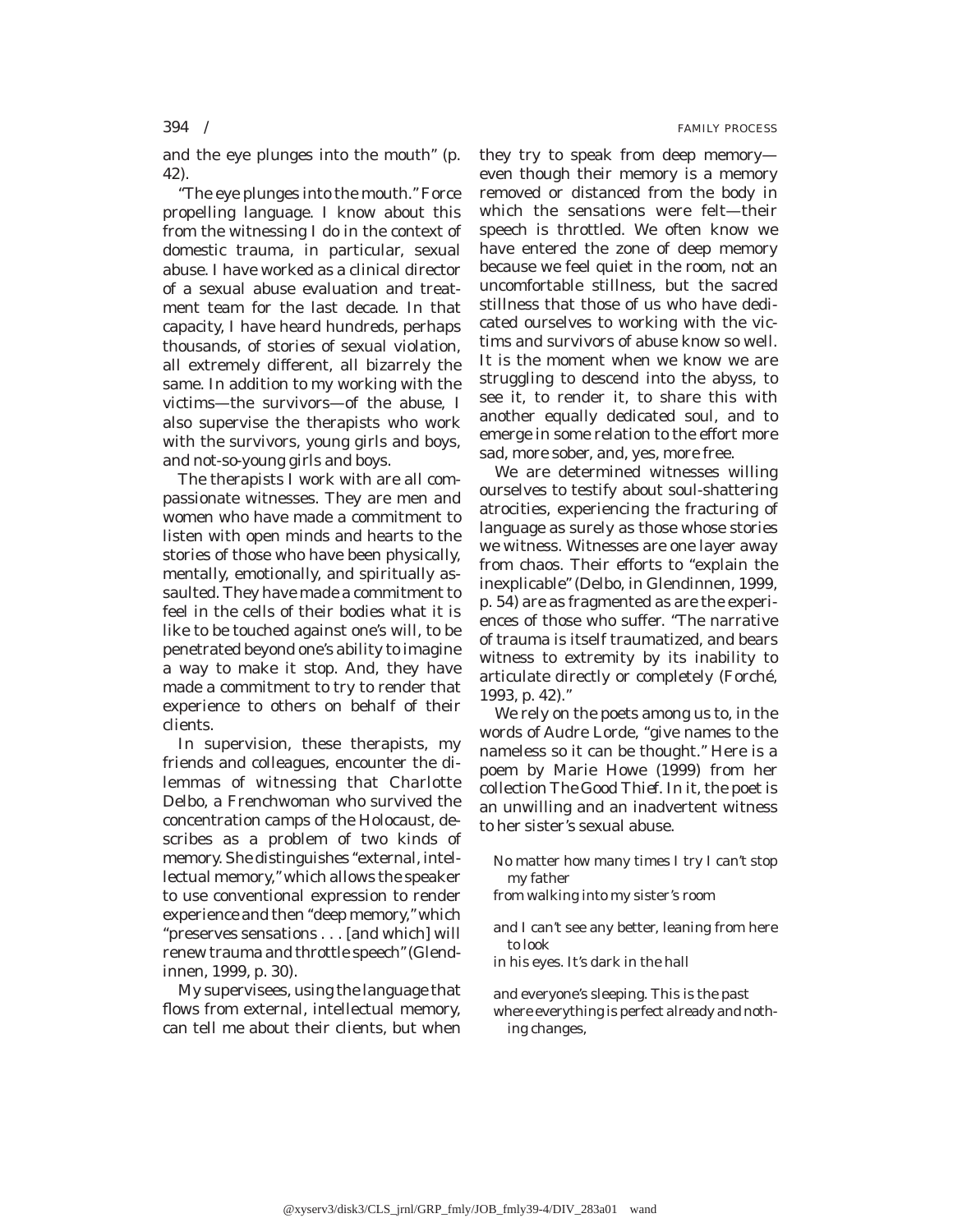where the water glass falls to the bathroom floor

and bounces before breaking.

Nothing. Not the small sound my sister makes, turning over, not the thump of the dog's tail

when he opens one eye to see him stumbling back to bed still drunk, a little bewildered.

This is exactly as I knew it would be.

And if I whisper her name, hissing a warning,

I've been doing that for years now, and still the dog

startles and growls until he sees

It's our father, and still the door opens, and she

makes that small *oh* turning over.

In Marie Howe's poem, the speaker, having been an unwilling and inadvertent witness in that already perfect past where nothing changes, is now also a determined witness, drawing on "deep memory" to find language for sound, the thump of the dog's tail, the bounce of the bathroom glass; for sight, the darkness of the hall; and for kinesthesia, the leaning from here, for the purpose of turning private pain into public purpose. The poet makes black marks on white paper so that the nameless can be named, so that truth can be told, so that others can be brought into the intimate dramas of lives where brutality exists alongside love.

## **A Typology of Witnessing**

In preparing for my trip to South Africa, I read whatever accounts I could find of the Apartheid years, the struggle against Apartheid and the post-Apartheid years. That reading, in conjunction with the theoretical work I have done on silence/

*Fam. Proc., Vol. 39, Winter, 2000*

voice/witnessing, came together for me one February day, and I drew a two by two grid that I labeled a ''Typology of Witnessing.'' Each square was teeming with stories for me; each geometric box really a time capsule, a map of journeys people had taken. In the original figure, the top caption was ''Awareness'': the left box was labeled "aware" and the right, "unaware." The side caption was "Empowerment": the top box was labeled ''empowered'' and the bottom, "disempowered." In my presentation, each box was a different hue.<sup>2</sup> playing on the meanings of the colors of a traffic light: green [white] for aware and empowered; red [right-slanted lines] for unaware and empowered (the most dangerous of the witnessing positions for others, and the position out of which I would most want people to shift); yellow [left-slanted lines] for aware and disempowered; and black, void, for un-

instead fit to the little grid the story of witnessing my mother's cancer diagnosis and death. My mother remained throughout her illness and dying, unaware of her condition and disempowered in relation to knowledge of her own demise. She was kept in ignorance, an oblivious witness to her own death. She was trapped in the black square; we trapped her there. I was in the yellow box, an aware and disempowered witness, helpless to get my father or my mother's doctor to change their views. I believed that my mother had no hope of a cure and, therefore, the one achievable

aware and disempowered (see Figure 1). I reined myself in from working with the South African stories I had come to inhabit, feeling presumptuous to start with stories I did not know first-hand, and

throughout her illness and death. This <sup>2</sup> For purposes of the Figures in this article, color

or design is denoted in brackets.

hope she had—we all had—was to stay in authentic connection to each other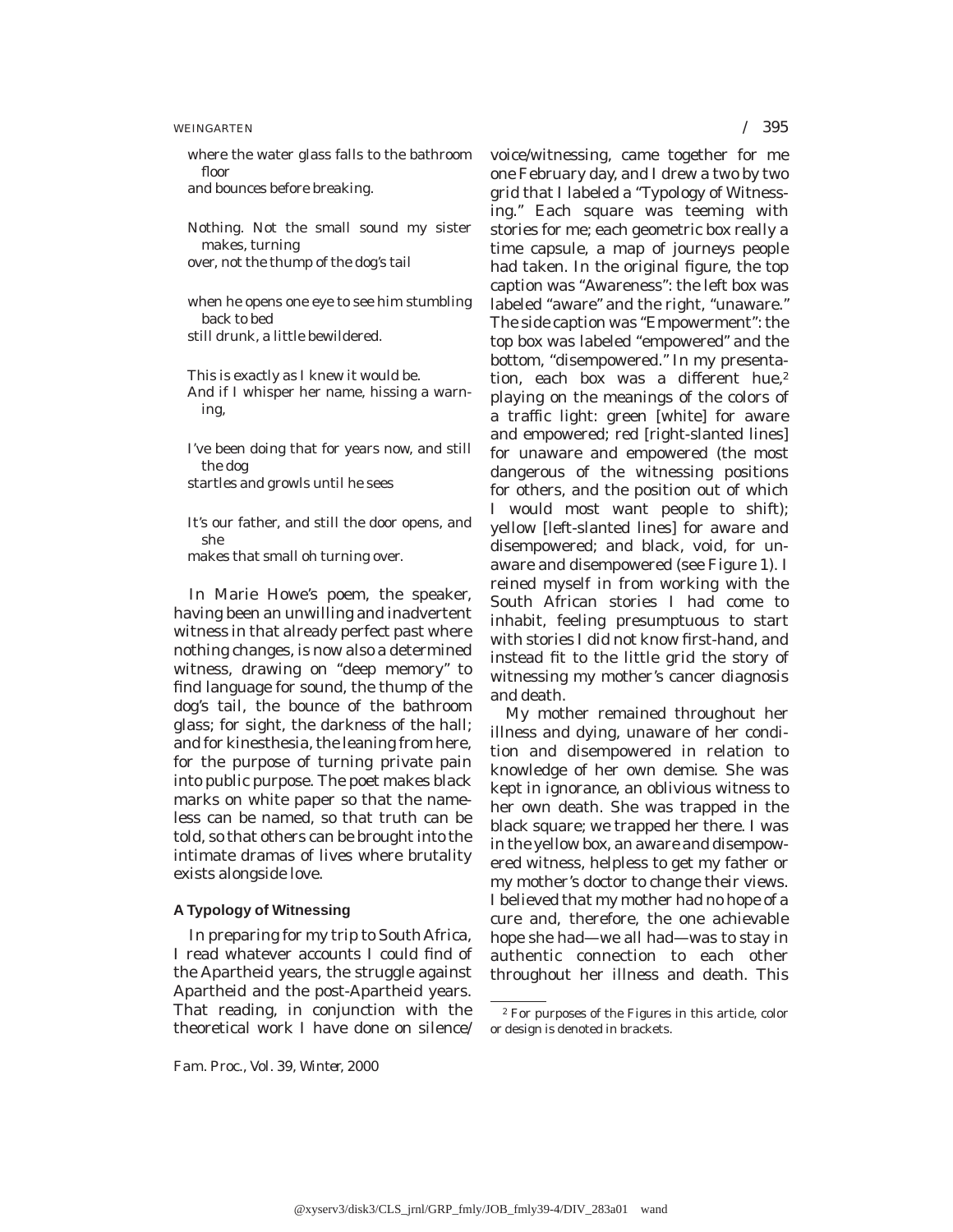

FIG. 1. A typology of witnessing.

required her being an aware and empowered witness to her embodied self. I wanted her to journey out of the black square of the void—out of the darkness—into the green box of awareness and empowerment. She could not be an aware and empowered witness in relation to a cure, but she could be an aware and empowered witness in relation to knowledge of her own demise.

This was not to be the case. My father and her doctor saw themselves as aware and empowered witnesses to my mother's fate. I saw them as empowered and unaware witnesses to my mother's state. But they remained in power, in the red square,

creating the most painful circumstance of my adult life to that point.

I do not for one minute think that the situation I have just described provides an analogue to the conditions within South Africa. Issues of scale fracture any analogy. However, the story does demonstrate how power/knowledge and contested truth claims create and shape differing witnessing positions. In this way, my family's story does provide a bridge to the stories of South Africans and their journeys through differing witness positions.

Although the diagram is two-dimensional, it is essential to grasp the threedimensional implications of the grid. A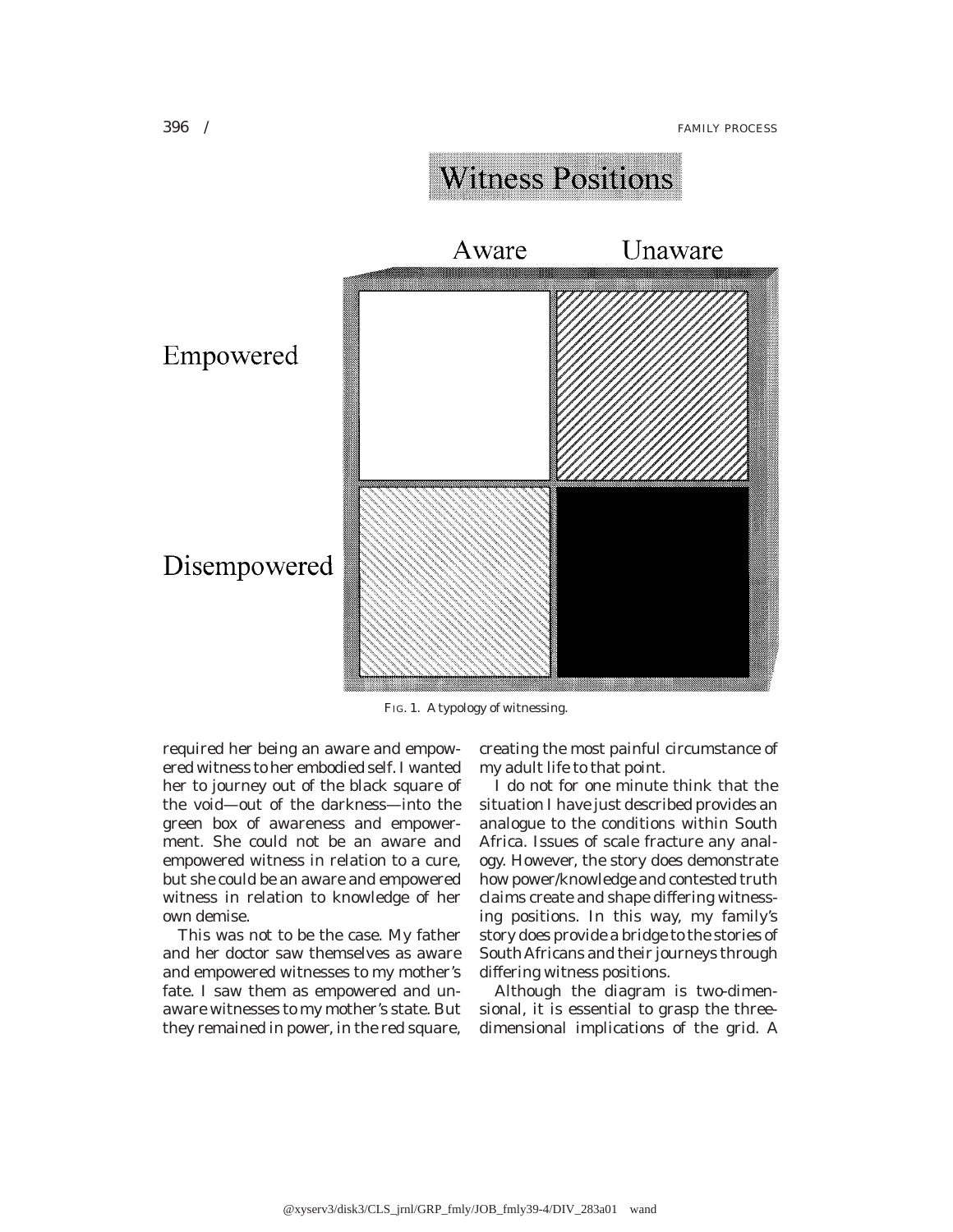witness is created when there is a victim and a perpetrator, but people can occupy multiple positions in this triangle at any one time, and over time. My mother was both victim and witness. My father was a victim of the doctor's superior knowledge claims, a perpetrator of the doctor's unyielding point of view, and a witness to his wife's ignorance and his daughter's frustrated rage.

Witness positions can change over time (see Figure 2). Every witness position creates consequences for the individual, family, community and society (see Figure 3). Although I will argue that it is desirable to be an aware and empowered witness, I will also argue that there are risks: again, to the individual, family, community, and society. There are consequences of each witness position at each level of system organization.

Nelson Mandela's autobiography (1994) illustrates many features of this grid. The contours of Mandela's life in relation to Apartheid are well-known to South Africans. His personal journey from the black square to the yellow square of awareness without empowerment to the green square of awareness and empowerment has affected the lives of all South Africans and the lives of many peoples in the world. The consequences of his different witness posi-



FIG. 2. Witness positions can change over time.

*Fam. Proc., Vol. 39, Winter, 2000*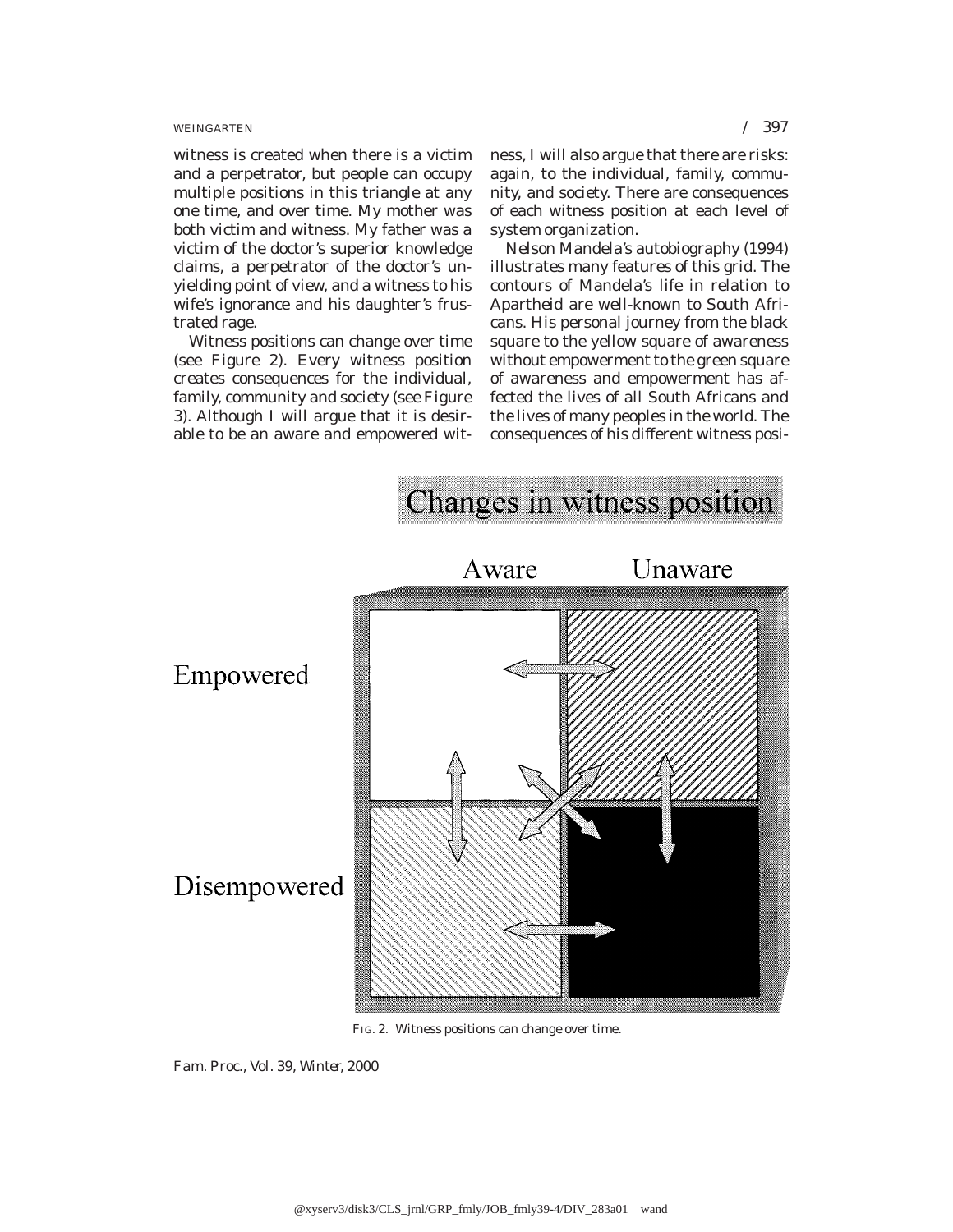# Each witness position affects:

Individual **Witness Positions** Unaware Aware • Family Empowered Community Disempowered Society

FIG. 3. Each witness position has consequences for the individual, family, community, and society.

tions entailed 27 years of imprisonment for him; his family's loss of their beloved husband, father, and son as well as constant attacks on the lives of family members; and turmoil and freedom for his country. He precipitated many people's journeys out of the dangerous red box of unaware empowerment.

A few illustrations will call to mind many others. While still a young child, Mandela's father defied a white magistrate and in retaliation, the magistrate deprived Mandela's father of his fortune and title. Mandela was an unaware, disempowered witness to this event. He writes: ''I was unaware of these events at the time, but I was not unaffected.'' His family lived in straitened circumstances, and his mother moved to a different village where she could have the support of friends and relatives. This move turned out to provide Mandela with the happiest years of his childhood.

The case of Mandela's guards is also instructive. While on Robben Island, Mandela acted with kindness and compassion toward his guards, several of whom shifted their witness positions due to their observations of this extraordinary man. Starting from positions in the red box, empowered but unaware of the real effects of Apartheid, several of his guards developed an awareness of the Apartheid system that rendered them no longer suitable as guards. Over time, they moved from the red to the yellow box—awareness but disempowerment since they were no longer capable of being faithful enforcers of the Apartheid system.

During the struggle, most activists were in the yellow box, aware and disempowered witnesses in relation to Apartheid. Ruth First was among them. She lost her life in exile, working for the cause of freedom. At the climactic moment of the movie I saw, her daughter, Shawn, pleads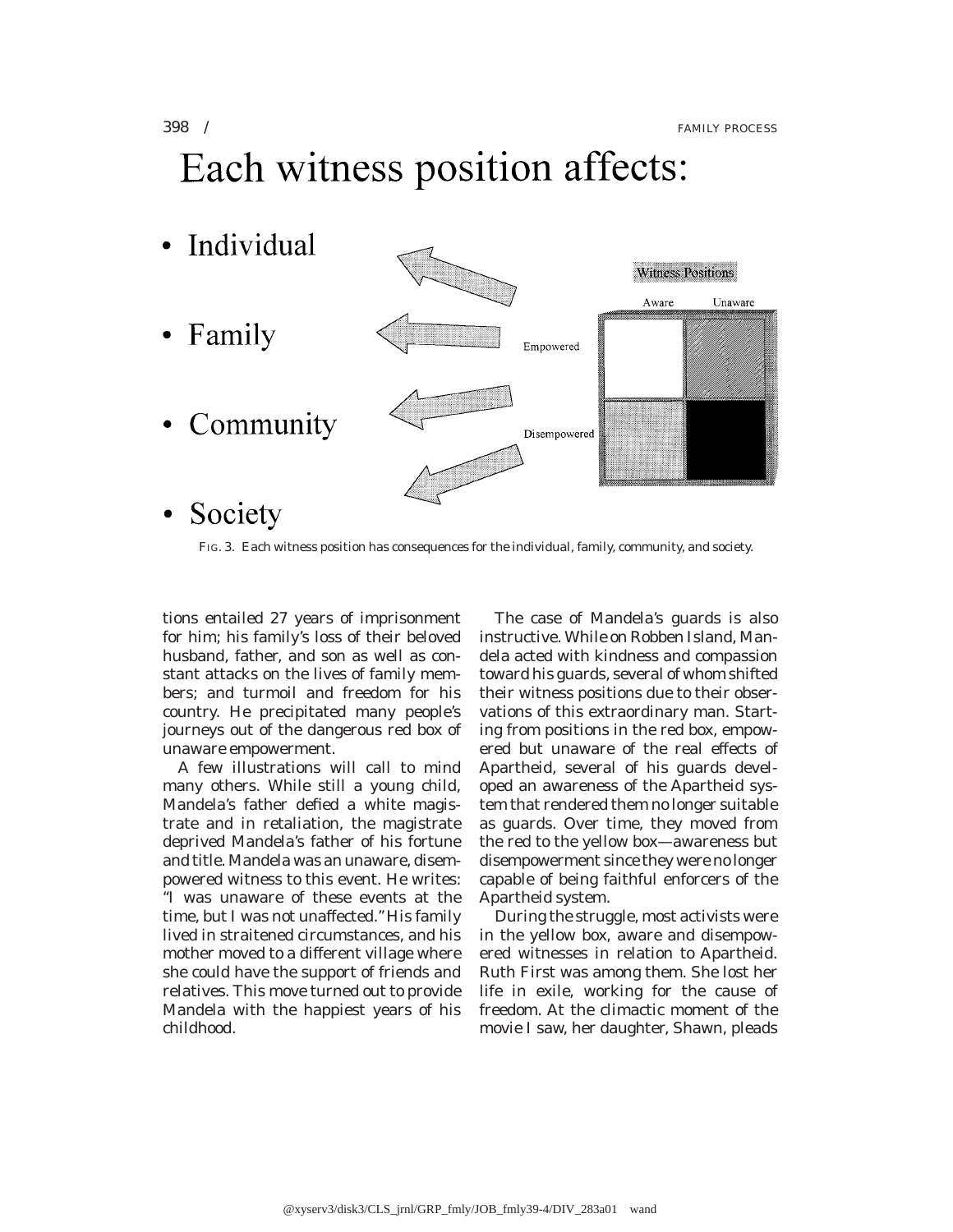with her mother to release her from being an unaware disempowered witness to her mother's distress and her country's turmoil. Her mother lovingly confides in her, a little, permitting her daughter to be a compassionate witness both to herself and to her country. In the movie's final scene, in a black township, mother and daughter raise their fists in a sign of solidarity with their fellow black South Africans while convoys of the SouthAfrican Defense Force disturb the early morning convocation.

## **Doing Hope**

My daughter, Miranda, the same young girl who wanted to be a determined witness to my experiences as a cancer patient, whose appeals to me were fended off as not credible—how could a young child possibly bear her mother's fear and pain?—was begging to be released from her own black box of unaware and disempowered witnessing. She rightly intuited that aware and empowered, and joined with me, in the green box, she could contain the chaos of terror.

We did work out what has become the modus vivendi of our relationship. It defies conventional wisdom about parents and children, mothers and daughters, but life circumstances have brought us to this place. Following convention would do violence to the reality of our bond and our situation. Accepting it was a struggle for me. Watching the depiction of Ruth First and her daughter Shawn Slovo helped me understand that, above all else, Miranda wished to stay connected to me and, like Shawn Slovo, she was/is willing to assume the risks of knowing her mother well. To this day, she is a compassionate witness to my life.

Nor is this a fluke. I can see that she is acting on the basis of something that her father and I have taught her. Miranda was born with a rare genetic disorder and it was years before we were confident that she would live. After we were told of her life-threatening condition, when she was 4-hours-old, my husband and I held each other. We did not weep; we made a plan. He went to the special care nursery where Miranda was lying in a small metal crib and I, still groggy from the anesthesia for the emergency caesarian, started making phone calls to the family and friends who would join us when Miranda was 17-daysold to name her and to celebrate her life. Each phone call I made provided a temporary respite from my fear and created a witness for that moment. Knowing that people would surround us created the image of support that I could then summon to plan a ceremony for a child who might not survive to be present for it.

These very early events, from a time even before Miranda's memory, became some of her earliest remembered stories. They set Miranda's template for matters of life and death, creating the expectation that she would never be alone. Later, it turned out, she expected no less of herself. Matters of life and death are too hard, too onerous, too painful to "do" alone.

I, we, taught her to turn to others. I wanted her never to feel alone. I wanted her to understand that although it was her body that suffered, we were containers into which she could ''pour'' the stories of her suffering. I wanted her never to feel that anything she thought or felt was too different or weird or difficult to share with us.

She had much to share. Her body was unreliable, often causing her pain and discomfort. Her disorder was so rare that she—we—didn't have the small comfort of understanding what was happening to it. Miranda tried to tell her friends about her medical problems, but their fears more often than not overwhelmed them, and they discouraged her from talking to them.

Researchers who study the interactions of trauma survivors and those to whom they would wish to tell their stories note

*Fam. Proc., Vol. 39, Winter, 2000*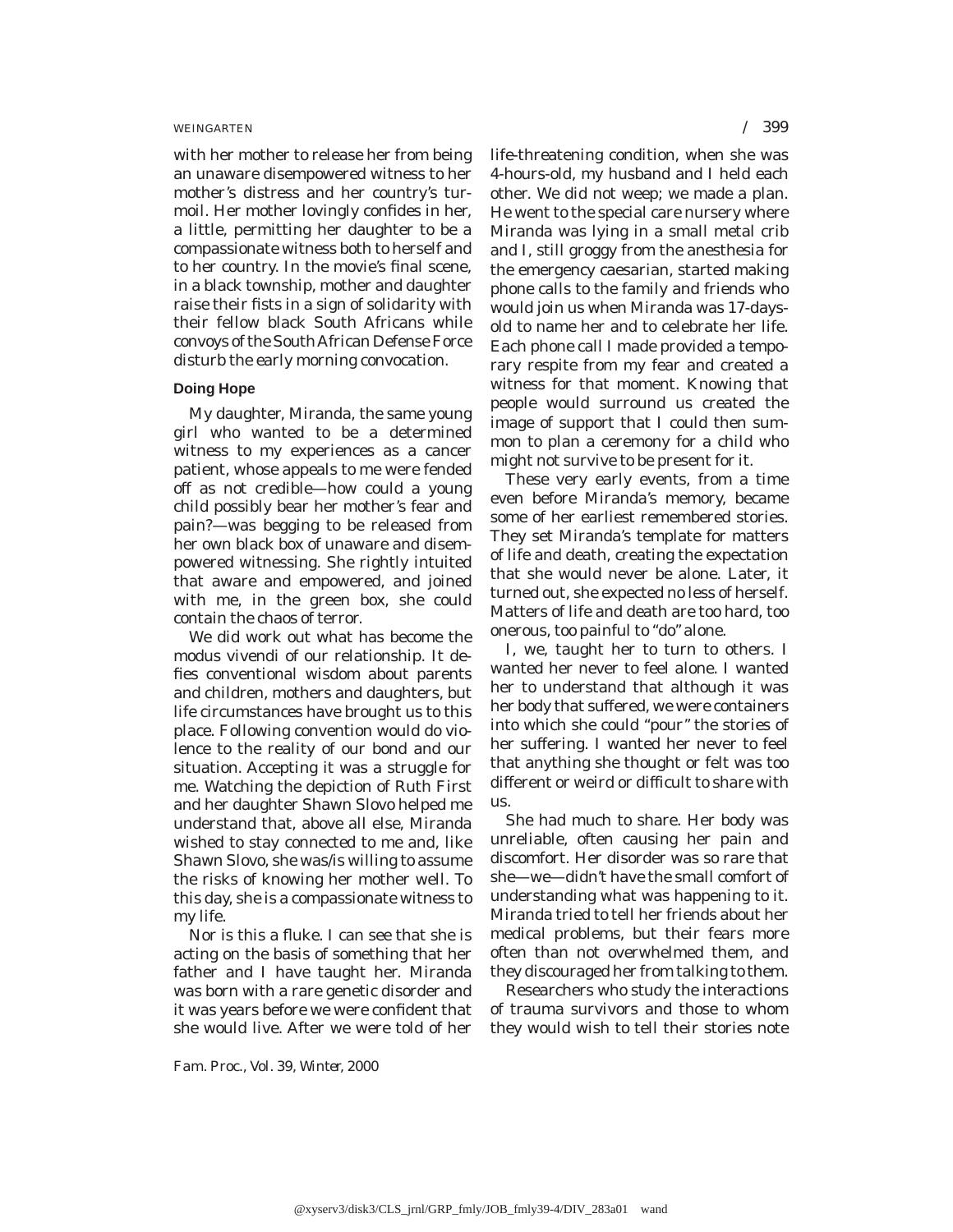that hearing the distress of others may produce one's own psychological distress. This is so much the case that it is a natural impulse for listeners to withdraw from the conversation or to downplay the sufferer's pain. But talking is crucial to recovery. The researchers conclude that the effect on the sufferers is unvarying. Sensing the listener's apprehension, sufferers stop talking (Pennebaker, 1997).

I did not want this to happen to Miranda. In March 1995, Miranda dislocated one hip and both of her shoulders. Her friends found her situation disturbing and upsetting. They asked, ''Why did it happen when you were just sitting on the couch?'' Miranda had no explanation.

People who study narratives talk about whether they are coherent or not: that is, do they make sense to most people (Weingarten & Worthen, 1997). Unlike my cancer story, Miranda's stories about her disorder rarely make sense. They lack coherence. I couldn't bear that this particular feature of her disorder should contribute to the isolation she already felt. I determined to create a context in which the fact that Miranda's narrative of her condition was often incoherent would not matter. I suggested to her that she and I design a ceremony and invite a group of friends and helpers whom she would trust to share the history of her living with her disorder. Open to anything, Miranda agreed.

The ceremony made vivid for us that our family needed to create forms of being with others that more accurately reflected how we conceptualized our experience. Fervently believing that it was ''unjust'' for Miranda to bear her pain alone, and disavowing the idea that pain is inherently an individual and personal matter, we expanded the boundaries of our support beyond our family to a community of caring persons (Weingarten & Worthen, 1997).

I understand from the reading I did in preparation for my trip to South Africa that there is an African philosophy that corresponds to the point of view my family adopted. I first encountered this philosophy in Australia, in 1999, when I attended a workshop given by Lizzy Ramantsi, Dirk Kotze and Elmarie Kotze entitled, ''Keeping Ubuntu Alive: Caring for People and Community.'' I then read more about Ubuntu in several books, including in Antjie Krog's book. In it I read a statement made by Archbishop Desmond Tutu: ''In the African *Weltanschauung,* a person is not basically an independent, solitary entity. A person is human precisely in being enveloped in the community of other human beings, in being caught up in the bundle of life. To be . . . is to participate (Krog, 1998, p. 143).''

The *Weltanschauung* of Ubuntu—so ironic to place a German word next to the already Anglicized African word—fits me. From the wisdom that sorrow has brought me, I have needed to invent in Boston what is deeply rooted, known, and felt in South Africa. As an outsider to South Africa, it seems to me that Ubuntu creates persons simultaneously as participants and witnesses to everyone else in one's community. What are the dilemmas of witnessing in the context of Ubuntu? Do people who live the spirit of Ubuntu ''downplay the trauma sufferers' pain or withdraw from the interaction altogether,'' as North American researchers claim is ''natural?'' (Pennebaker & Harber, 1993, p. 129).

Would those who practice Ubuntu find the work I have done on hope ''natural'' and not strange, as North American audiences do? I certainly arrived at my ideas about hope naturally, that is, as a natural extension of the moral and ethical commitment I have made to be a determined witness to those who suffer. Many who consult me tell me that they are hopeless.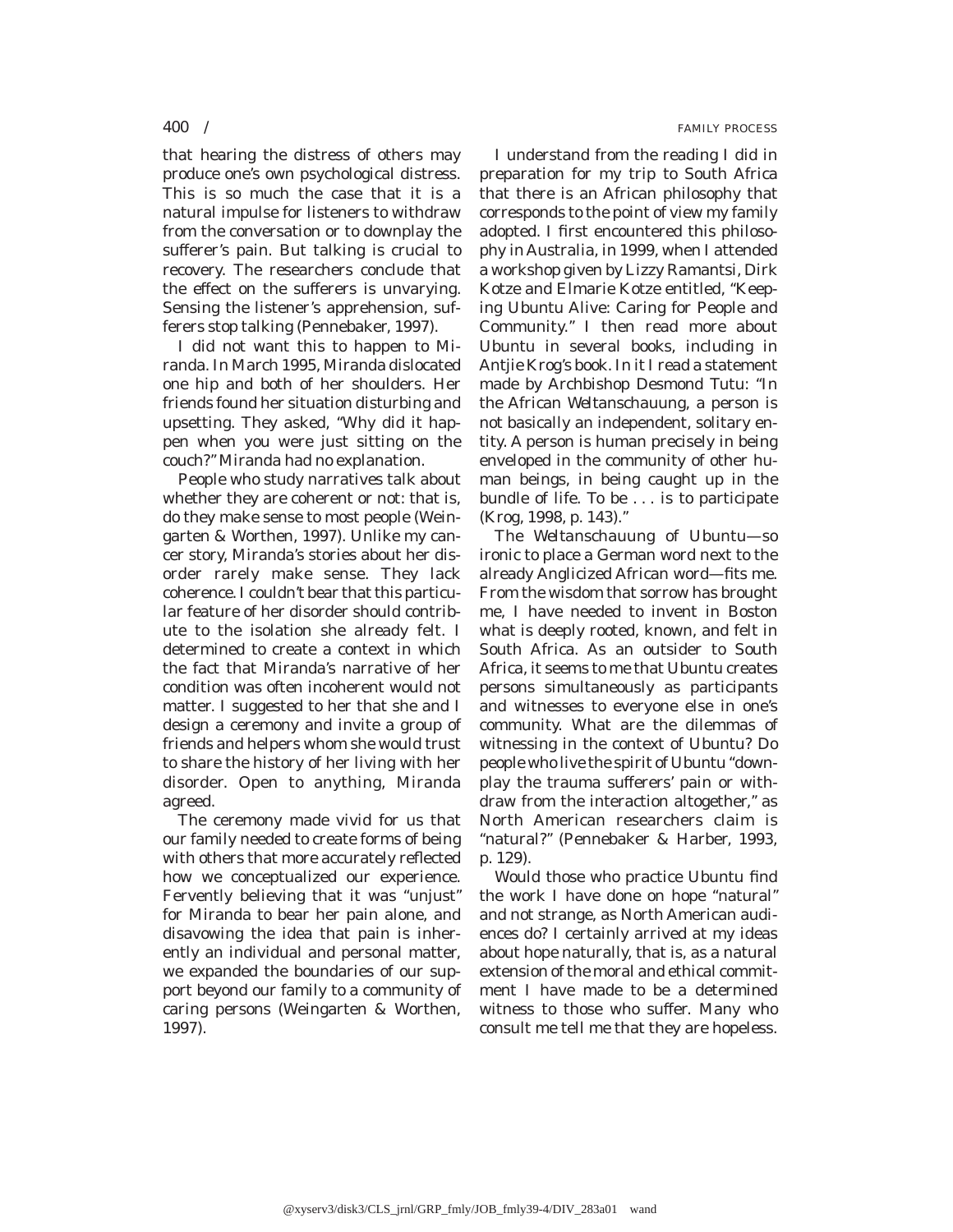They describe a process of self-assessment undertaken while suffering and they observe that they are bereft of hope. They diagnose a deficiency: they are empty of hope.

This is serious. Hope confers advantages in numerous ways. Higher-hope individuals both feel more positively and have more positive thinking than those with lower hope. Studies with college students show that high-hope individuals think more positively about themselves. In studies done with children, high-hope children are able to associate themselves with positive events in their environments and distance themselves from negative events in their environment. For children, this ability correlates with coping in that it increases their feelings of competence and decreases their feelings of depression. In the realm of problem solving and coping, hope is also a significant factor. Those with higher hope scores are better at problem-focused coping than those with lower hope scores, even when controlling for optimism and negative affect. Finally, hope confers advantages as people cope with illness and disability (see Snyder, Cheavens, & Michael, 1999). Hope is very important.

Yet we in North America are burdened with the legacy of our hope myths. Most North Americans are familiar with one or another version of the myth of Pandora. In one version, Pandora is sent by Zeus to punish Prometheus and his brother Epimetheus for stealing fire from heaven, and to punish man for accepting the gift. Epimetheus eagerly accepts Pandora from Zeus but does a poor job of orienting Pandora to her new surroundings. Before long Pandora begins exploring her new home. In one of the rooms, she finds a jar into which Epimetheus has placed all the noxious items with which he didn't want to burden man. Fascinated by the jar, Pandora removes the lid and out fly all the

*Fam. Proc., Vol. 39, Winter, 2000*

miseries now known to man. Horrified by what she sees, Pandora slams the lid back on the jar, in time to keep hope inside.

Another version of the myth is much more direct about asserting the value of hope. In it, not only is hope good, but so is Zeus. He sends Pandora to bless man and provides her with a box into which every god has put a blessing. For reasons that are entirely unclear in this version, she opens the box and all the blessings, except hope, escape, making it the only blessing available to mortals.

Although there are many versions of the myth, in each hope remains in a closed space, contained, whether in a box or a jar. Hope is alone, inside one object. Taking the liberty to analogize, I believe these renditions of the myth—every one *I* was able to find—construe hope as residing inside one object, and by analogy, one individual. Hope is solitary, solo, alone. This view corresponds with the common Western view of hope as a feeling that is the property or quality of one individual.

Certainly those who consult me think this way. Recently, a 40-year-old mother of two consulted me after learning that her breast cancer had metastasized to her hip and her skull. She was furious and, with tears streaming down her cheeks, she said, "I am hopeless. I have no hope."

I responded to her with words that express the achievement of my lifetime, words forged from years of thinking about my mother's dying; the years I spent thinking over and then rejecting the idea that talking with my mother about her imminent death would have been selfish because it would have taken away her hope. Words forged from years of witnessing Miranda's suffering and committing myself to be a container wide enough and deep enough so that she would never feel alone. Words forged from tears shed in the presence of clients who have shared with me language-fracturing trauma at the